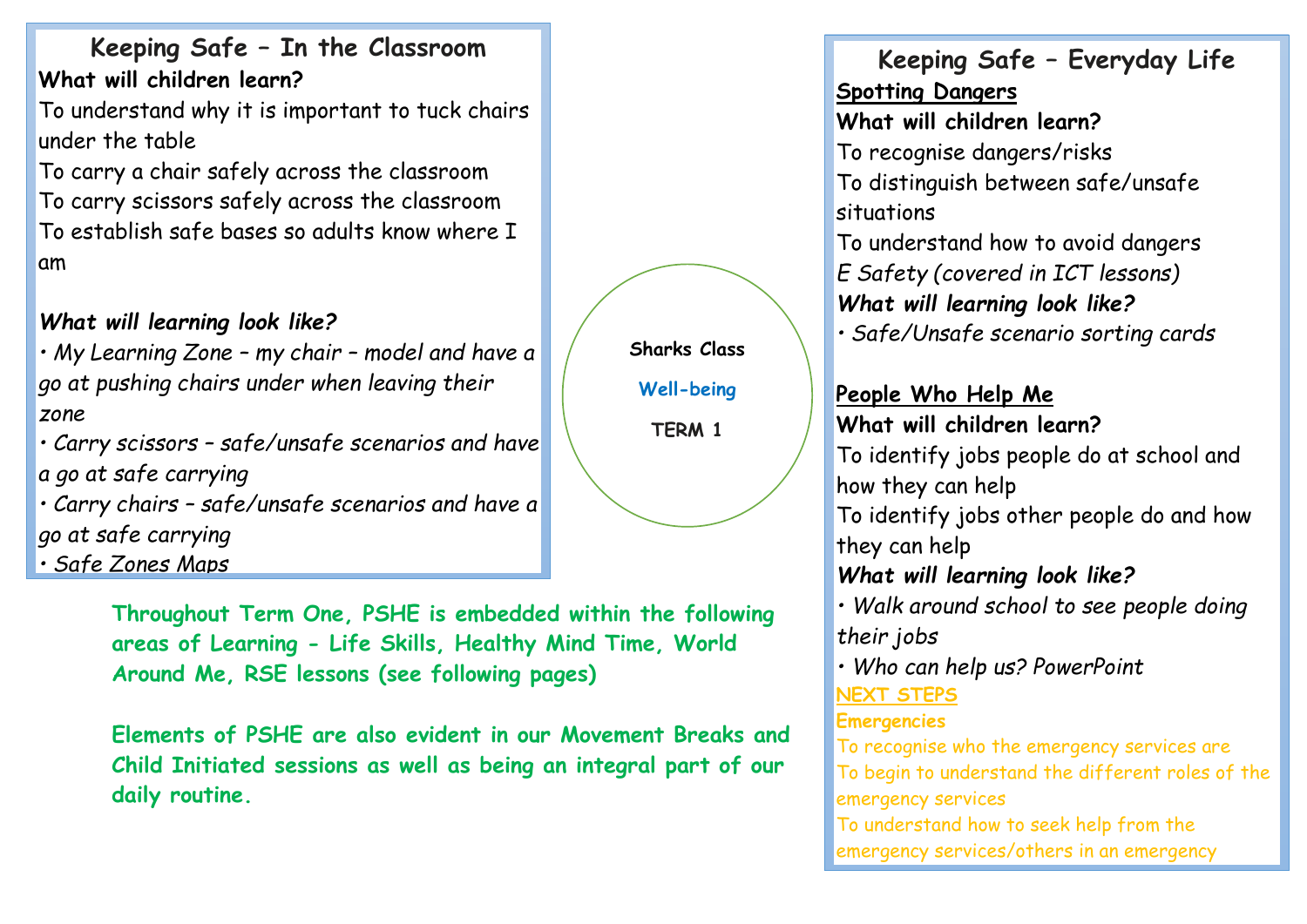#### **Child initiated Play** Self-Regulation To show an understanding of their own feelings and those of others, and begin to regulate their behaviour accordingly Managing Self To be confident to try new activities and begin to show independence Building Relationships To work and play cooperatively and begin to take turns with others **Healthy Mind Time** Zones of Regulation **What will children learn?** To develop a basic emotional literacy - recognise and name common emotions To show an awareness of their own feelings To begin to recognise how other people may be feelings (facial expressions/Makaton) To understand that there places to go where one can feel safe/comfortable to take some time *What will learning look like? • Colour Monster Goes to School story. Discuss colours/feelings. New entrants - How do you feel about starting your new school? • Signing puppets - How are James and Lottie feeling today? Makaton feelings signs • Introduce Feelings Journal • Introduce safe zones - places to go in class • Safe Zones Maps • Everybody's Feelings Can Change song • Introduce zones bowls/flip cards/counter charts* Meditation (calm breathing) **What will children learn?** To understand that breathing deeply and slowly can help us feel calm *What will learning look like? • Kids Meditation - Five Finger Breathing • Introduce Star Breathing card • Belly Breathing • Rainbow Breathing* Sensory Diet **What will children learn?** To understand that sensory toys can help me to feel calm *What will learning look like? • Introduce sensory toys • Introduce Sensory Room (rules/appropriate use)* **Movement Breaks What will children learn?** To increase alertness To empower body, heart and mind To help readiness to learn - attention and focus *What will learning look like? Introduce Shake Break Song* **Sharks Class Well-being TERM 1**